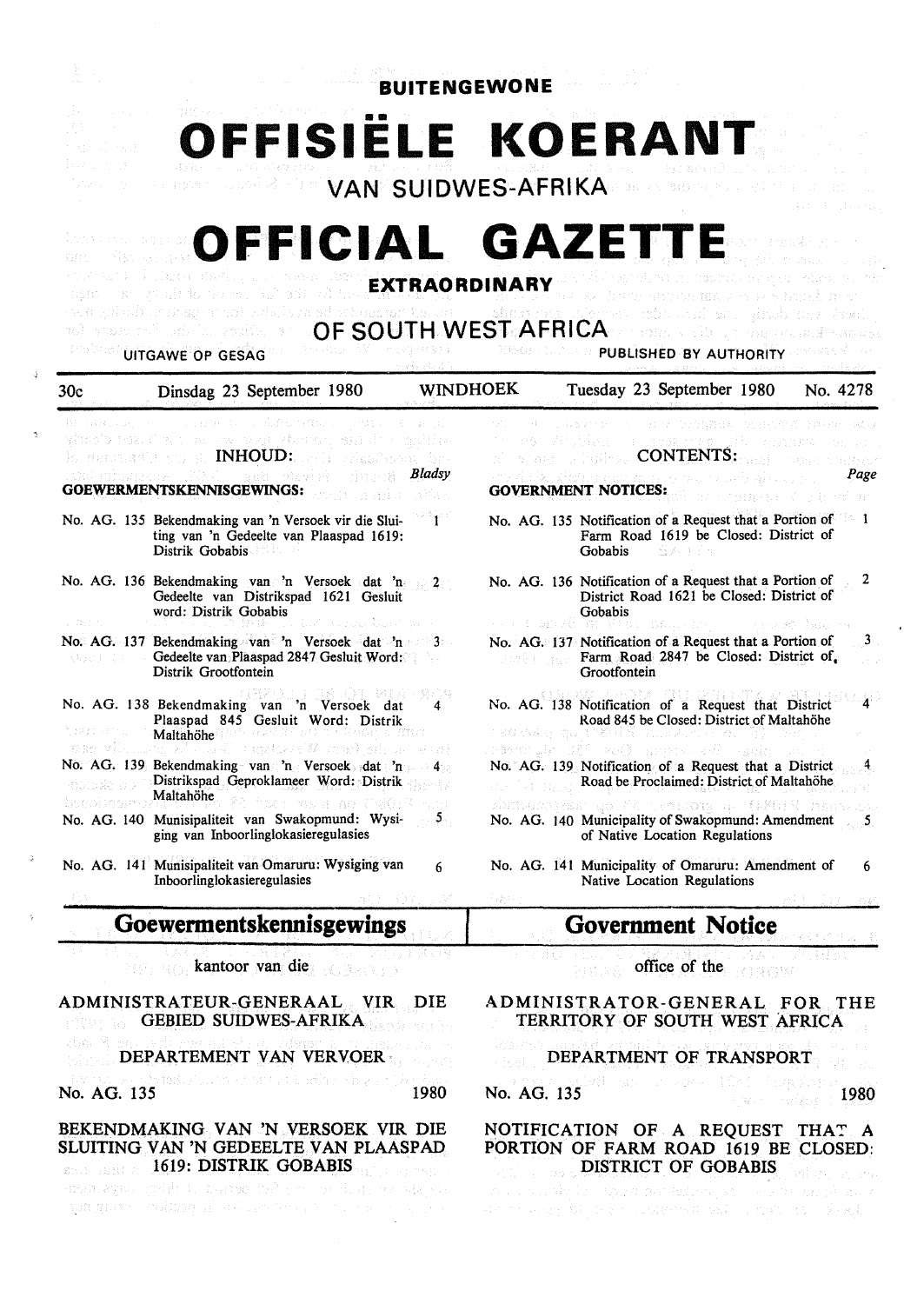Kragtens en ingevolge die bepalings van artikel 17(2) van die Ordonnansie op Paaie, 1972 (Ordonnansie 17 van 1972) soos gewysig, word hierby bekend gemaak dat die Padraad van Gobabis versoek dat 'n gedeelte van plaaspad 1619 soos in die Bylae hieronder beskryf, gesluit word.

'n Sketskaart (nommer P1084) van die betrokke streek waarop die pad waarop die versoek betrekking het en ander geproklameerde, ondergeskikte en privaatpaaie in daardie streek aangetoon word, sal vir die volle tydperk van dertig dae hieronder vermeld, gedurende gewone kantoorure by die kantore van die Sekretaris van Vervoer, Windhoek, en die Paaiesuperintendent, Gobabis, ter insae beskikbaar wees.

Iedereen wat enige beswaar het teen bogemelde versoek word hiermee aangese om sy beswaar, met die gronde waarop dit gebaseer is duidelik en in besonderhede daarin uiteengesit skriftelik binne 'n tydperk van dertig dae vanaf datum van publikasie hiervan by die Voorsitter van Padrade, Privaatsak 12005, Ausspannplatz, 9000, in te dien.

#### 5 K mail BYLAE windows (2)

# BESKRYWING VAN PAD DE SERIES AND DAME

as consult has

Die pad beskryf as plaaspad 1619 in Bylae I van Proklamasie 31 van 1954, Bylae I van Proklamasie 7 van 1960 en Bylae I van Proklamasie 47 van 1960.

## GEDEELTE WAT GESLUIT MOET WORD

Van 'n punt (F op sketskaart P1084) op plaaspad 1619 op die plaas Wesselsput Oos 758 algemeen oossuidooswaarts oor die plase Wesselsput Oos 758, Moedhoop *655* en Audax 978 tot op 'n punt (C op sketskaart P1084) op grootpad 58 op laasgenoemde plaas. enitalism ž

#### DEPARTEMENT VAN VERVOER

subdetive, filling as a transpact

No. AG. 136 1980

#### **BEKENDMAKING VAN 'N VERSOEK DAT 'N**  GEDEELTE **VAN DISTRIKSPAD** 1621 GESLUIT **WORD: DISTRIK GOBABIS**

Kragtens en ingevolge die bepalings van artikel 17(2) van die Ordonnansie op Paaie 1972 (Ordonnansie 17 van 1972), soos gewysig, word hierby bekend gemaak dat die Padraad van Gobabis versoek dat 'n gedeelte van distrikspad 1621 soos in die Bylae hieronder beskryf gesluit word.

'n Sketskaart (nommer P1085) van die betrokke streek waarop die pad waarop die versoek betrekking het en ander geproklameerde, ondergeskikte en privaatpaaie in daardie streek aangetoon word, sal vir die volle tydperk van dertig dae hieronder vermeld gedurende

Under and by virtue of the provisions of section 17(2) of the Roads Ordinance, 1972 (Ordinance 17 of 1972) as amended, it is hereby made known that the Roads Board of Gobabis requests that a portion of farm road 1619 as described in the Schedule hereunder be closed.

A sketch-map (number P1084) of the area concerned and on which the road to which the request refers and other proclaimed, minor and private roads in that area are shown, shall for the full period of thirty days mentioned hereunder be available for inspection during normal office hours at the offices of the Secretary for Transport, Windhoek, and the Roads Superintendent, Gobabis.

Every person having any objection to the above request is hereby commanded to lodge his objection in writing with the grounds upon which it is based clearly and specifically therein stated with the Chairman of Roads Boards, Private Bag 12005, Ausspannplatz, 9000, within thirty days from date of publication hereof.

# **SCHEDULE**

. dak

#### DESCRIPTION OF ROAD

The road described as farm road 1619 in Schedule I of Proclamation 31 of 1954, Schedule I of Proclamation 7 of 1960 and Schedule I of Proclamation 47 of 1960.

#### PORTION TO BE CLOSED

From a point (F on sketch-map P1084) on farm road 1619 on the farm Wesselsput Oos 758 generally eastsouth-eastwards across the farms Wesselsput Oos 758, Moedhoop 655 and Audax 978 to a point  $(C \text{ on sketch-}$ map P1084) on main road 58 on the last-mentioned farm. ang sa K និងដៃស្ថាប័ន យោធារណ្ឌ កែសាលា ខ្ម

#### DEPARTMENT OF TRANSPORT

araturgath shighir ofai

No. AG. 136 1980

-<br>スタル アポ

## NOTIFICATION OF A REQUEST THAT A PORTION OF DISTRICT ROAD 1621 BE CLOSED: DISTRICT OF GOBABIS

Under and by virtue of the provisions of section 17(2) of the Roads Ordinance, 1972 (Ordinance 17 of 1972) as amended, it is hereby made known that the Roads Board of Gobabis requests that a portion of district road 1621 as described in the Schedule hereto be closed.

A sketch-map (number P1085) of the area concerned and on which the road to which the request refers and other proclaimed, minor and private roads in that area are shown shall for the full period of thirty days mentioned hereunder be available for inspection during nor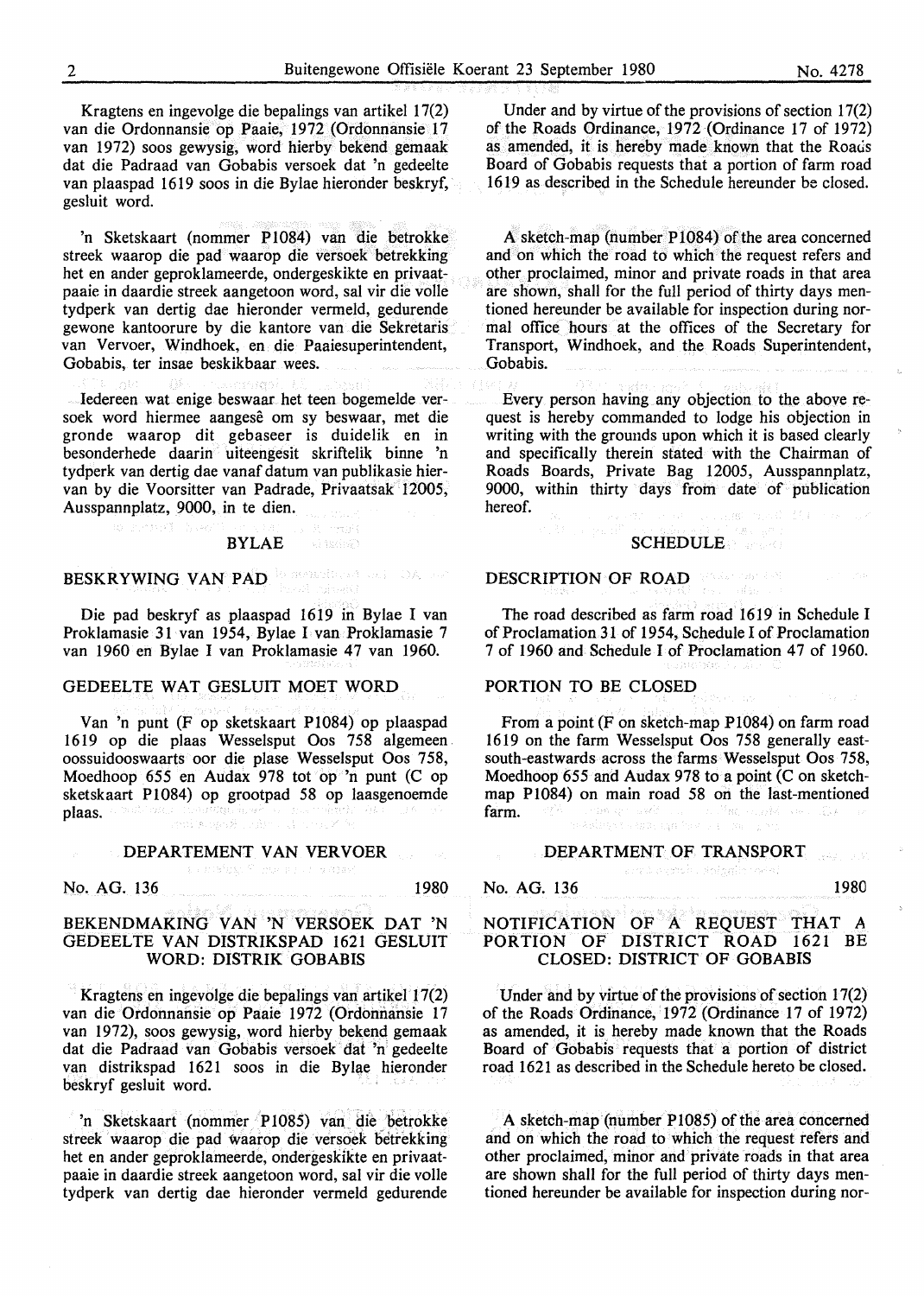gewone kantoorure by die. kantore van die Sekretaris van Vervoer, Windhoek, en die Paaiesuperintendent, Gobabis, ter insae beskikbaar wees.

Iedereen wat enige beswaar bet teen' bogemelde versoek word hiermee aangese om sy beswaar, met die gronde waarop dit gebaseer is duidelik en in besonderhede daarin uiteengesit skriftelik binne 'n tydperk van dertig dae vanaf datum van publikasie biervan by die Voorsitter van Padrade, Privaatsak 12005, Ausspannplatz, 9000, in te dien.

#### 设计, ROSA. BYLAE

#### BESKRYWING VAN PAD

Die pad beskryf as distrikspad 1621 in Bylae I van Proklamasie 31 van 1954 en Bylae I en III van Proklamasie 47 van 1960.

#### GEDEELTE WAT GESLUIT MOET WORD

Van 'n punt (A op sketskaart P1085) op die plaas Audax 978 algemeen suidsuidooswaarts oor genoemde plaas tot op 'n punt (D op sketskaart P1085) op grootpad 58 op laasgenoemde plaas.

#### DEPARTEMENT **VAN VERVOER**

**No. AG.** 137 **1980** 

#### BEKENDMAKING VAN 'N VERSOEK DAT 'N GEDEELTE VAN PLAASPAD 2847 GESLUIT WORD: DISTRIK GROOTFONTEIN

Kragtens subartikel (2) van artikel 17 van die Ordonnansie op Paaie, 1972, (Ordonnansie 17 van 1972), word hierby bekend gemaak dat die Padraad van Grootfontein versoek dat 'n gedeelte van plaaspad 2847 soos in die Bylae hieronder beskryf gesluit word.

'n Sketskaart (nommer P1070) van die betrokke streek waarop die pad waarop die versoek betrekking het en ander geproklameerde, ondergeskikte en privaatpaaie in daardie streek aangetoon word, sal vir die volle tydperk van dertig dae hieronder vermeld gedurende gewone kantoorure by die kantore van die Sekretaris van Vervoer, Windhoek, en die Paaiesuperintendent, Grootfontein, ter insae beskikbaar wees.

ledereen wat enige beswaar bet teen bogemelde versoek word hiermee aangese om sy beswaar, met die gronde waarop dit gebaseer is duidelik en in besonderhede daarin uiteengesit skriftelik binne 'n tydperk van dertig dae vanaf datum van publikasie hiervan by die Voorsitter van Padrade, Privaatsak 12005, Ausspannplatz, 9000, in te dien.

第五章 整个项目是,

mal office hours at the offices of the Secretary for Transport, Windhoek, and the Roads Superintendent, Gobabis.

Every person having any objection to the above request is hereby commanded to lodge his objection in writing with the grounds upon which it is based clearly and specifically therein stated with the Chairman of Roads Boards, Private Bag 12005, Ausspannplatz, 9000, within thirty days from date of publication hereof.

#### 《山中山》 医原中 **SCHEDULE**

#### **DESCRIPTION** OF **ROAD**

The road described as district road 1621 in Schedule I of Proclamation 31 of 1954 and Schedule I and III of Proclamation 47 of 1960.

#### PORTION TO BE CLOSED

From a point (A on sketch-map P1085) on the farm Audax 978 generally south-south-eastwards across the said farm to a point (D on sketch-map P1085) on main road 58 on the said farm.

#### DEPARTMENT OF TRANSPORT

·日本自身とする時

**No. AG. 137 1980** 

#### NOTIFICATION OF A REQUEST THAT A PORTION OF FARM ROAD 2847 BE CLOSED: DISTRICT OF GROOTFONTEIN

Under subsection (2) of section 17 of the Roads Ordinance, 1972 (Ordinance 17 of 1972), it is hereby made known that the Roads Board of Grootfontein requests that a portion of farm road 2847 as described in the Schedule hereto be closed.

A sketch-map (number P1070) of the area concerned and on which the road to which the request refers and other proclaimed, minor and private roads in that area are shown shall for the full period of thirty days mentioned hereunder be available for inspection during normal office hours at the offices of the Secretary for Transport, Windhoek, and the Roads Superintendent, Grootfontein.

Every person having any objection to the above request is hereby commanded to lodge his objection in writing with the grounds upon which it is based clearly and specifically therein stated with the Chairman of Roads Boards, Private Bag 12005, Windhoek, 9000, within thirty days from date of publication hereof.

(A) mode 12 (A) mode 22 (K) (A) R + E (F) H +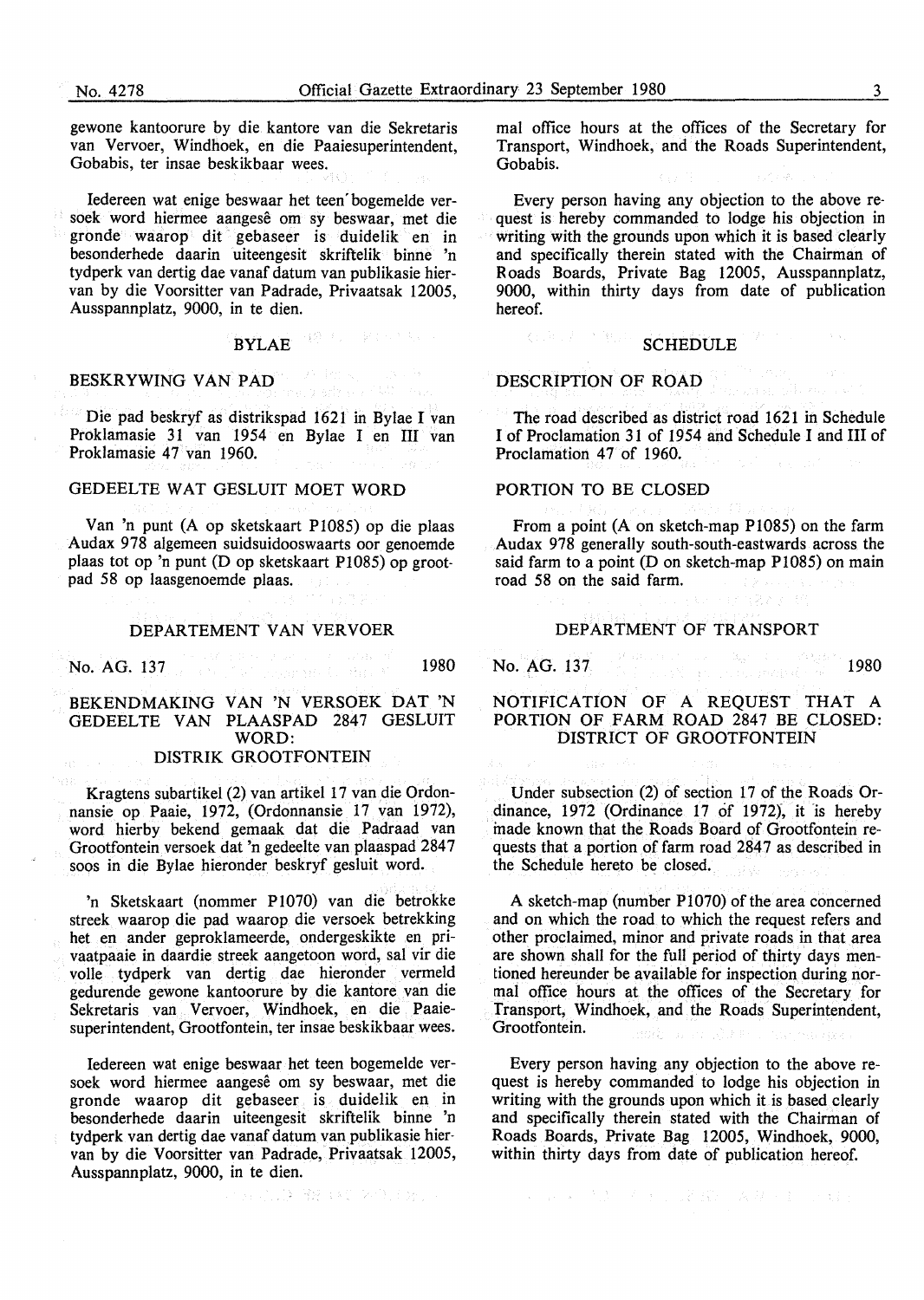# $\pmb{BYLAE}_{\text{RCE}} = \mathbb{E} \left[ \begin{smallmatrix} \mathbb{E}[\mathbf{e}_{11} & \mathbb{E}[\mathbf{e}_{12}^{(1)}] \\ \mathbb{E}[\mathbf{e}_{11}^{(1)} & \mathbb{E}[\mathbf{e}_{11}^{(1)}] \\ \mathbb{E}[\mathbf{e}_{11}^{(1)}] & \mathbb{E}[\mathbf{e}_{12}^{(1)}] \end{smallmatrix} \right]$

#### BESKR YWING VAN PAD

Die pad beskryf as plaaspad 2847 in Bylae II van Proklamasie 19 van 1954 en Bylae II van Proklamasie 75 van 1961.

## GEDEELTE WAT GESLUIT MOET WORD

Van 'n punt (C op sketskaart P1070) op plaaspad 2847 op die gemeenskaplike grens van die plase Klein Huis 258 en Nuitsas Sild 265 algemeen noordwaarts oor die plaas Nuitsas Sild 265 tot op 'n punt (B op sketskaart P1070) op die gemeenskaplike grens van die plase Nuitsas Süd 265 en Nuitsas 266.

#### DEPARTEMENT VAN VERVOER

No. AG. 138 1980 dina base gliste asymbia (1980)<br>And Louis in the distribution City of the present several

#### BEKENDMAKING VAN 'N VERSOEK DAT PLAASPAD 845 GESLUIT WORD: DISTRIK MALTAHOHE

Kragtens en ingevolge die bepalings van artikel 17(2) van die Ordonnansie op Paaie 1972 (Ordonnansie 17 van 1972), soos gewysig, word hierby bekend gemaak dat die Padraad van Maltahöhe versoek dat plaaspad 845 soos in die Bylae hieronder beskryf gesluit word.

'n Sketskaart (nommer PI076) van die betrokke streek waarop die pad waarop die versoek betrekking het en ander geproklameerde, ondergeskikte en privaatpaaie in daardie streek aangetoon word, sal vir die volle tydperk van dertig dae hieronder vermeld gedurende gewone kantoorure by die kantore van die Sekretaris van Vervoer, Windhoek, en die Paaiesuperintendent, Maltahöhe, ter insae beskikbaar wees.

Iedereen wat enige beswaar het teen bogemelde versoek word hiermee aangese om sy beswaar, met die gronde waarop dit gebaseer is duidelik en in besonderhede daarin uiteengesit skriftelik binne 'n tydperk van dertig dae vanaf datum van publikasie hiervan by die Voorsitter van Padrade, Privaatsak 12005, Ausspannplatz, 9000, in te dien.

> $\label{eq:1} \frac{1}{\sqrt{2}}\int_{0}^{\infty} \frac{d^2\mathbf{q}}{2\pi} \left( \frac{d^2\mathbf{p}}{2\pi} \right)^2 \frac{d^2\mathbf{p}}{2\pi} \frac{d^2\mathbf{p}}{2\pi} \frac{d^2\mathbf{p}}{2\pi} \frac{d^2\mathbf{p}}{2\pi} \frac{d^2\mathbf{p}}{2\pi} \frac{d^2\mathbf{p}}{2\pi} \frac{d^2\mathbf{p}}{2\pi} \frac{d^2\mathbf{p}}{2\pi} \frac{d^2\mathbf{p}}{2\pi$ BYLAE<sup>NTER</sup> AUCTION

#### al escolaria da cel adench is trade

#### BESKRYWING VAN PAD SERVERS ENDED ale gialiano ba

Die pad beskryf as plaaspad 845 in Bylae II van Proklamasie 43 van 1954.

#### GEDEELTE WAT GESLUIT MOET WORD

Sample Book

n see 38 de eeu n.C.<br>Britswee begreek en d SCHEDULE

#### DESCRIPTION OF ROAD

The road described as farm road 2847 in Schedule II of Proclamation 19 of 1954 and Schedule' II of

**Proclamation 75 of 1961.**<br>State is stable and the second state in the second state in the second state in the second state in the second state in the second state in the second state in the second state in the second stat

#### PORTION TO BE CLOSED

From a point (C on sketch-map P 1070) on farm road 2847 on the common boundary of the farms Klein Huis 258 and Nuitsas Süd 265 generally northwards across the farm Nuitsas Sild 265 to a point (B on sketch-map P 1070) on the common boundary of the farms Nuitsas Süd 265 and Nuitsas 266.

#### DEPARTMENT OF TRANSPORT

No. 4G. 138 in street to develop the strength of the anti-1980  $\sim$ 

#### NOTIFICATION OF A REQUEST THAT DISTRICT ROAD 845 BE CLOSED: DISTRICT OF MALTAHÖHE

Under and by virtue of the provisions of section 17(2) of the Roads Ordinance, 1972 (Ordinance 17 of 1972) as amended, it is hereby made known that the Roads Board of Maltahöhe requests that farm road 845 as described in the Schedule hereunder be closed.

A sketch-map (number PI076) of the area concerned and on which the road to which the request refers and other proclaimed, minor and private roads in that area are shown shall for the full period of thirty days mentioned hereunder be available for inspection during normal office hours at the offices of the Secretary for Transport, Windhoek, and the Roads Superintendent, Maltahöhe.

Every person having any objection to the above request is hereby commanded to lodge his objection in writing with the grounds upon which it is based clearly and specifically therein stated with the Chairman of Roads Boards, Private Bag 12005, Ausspannplatz, 9000, within thirty days from date of publication hereof.

#### Reamages und in **SCHEDULE Section**

DESCRIPTION OF ROAD

The road described as farm road 845 in Schedule II of Proclamation 43 of 1954. .<br>MARET BALTERBERGER

PORTION TO BE CLOSED

Season's

ash ad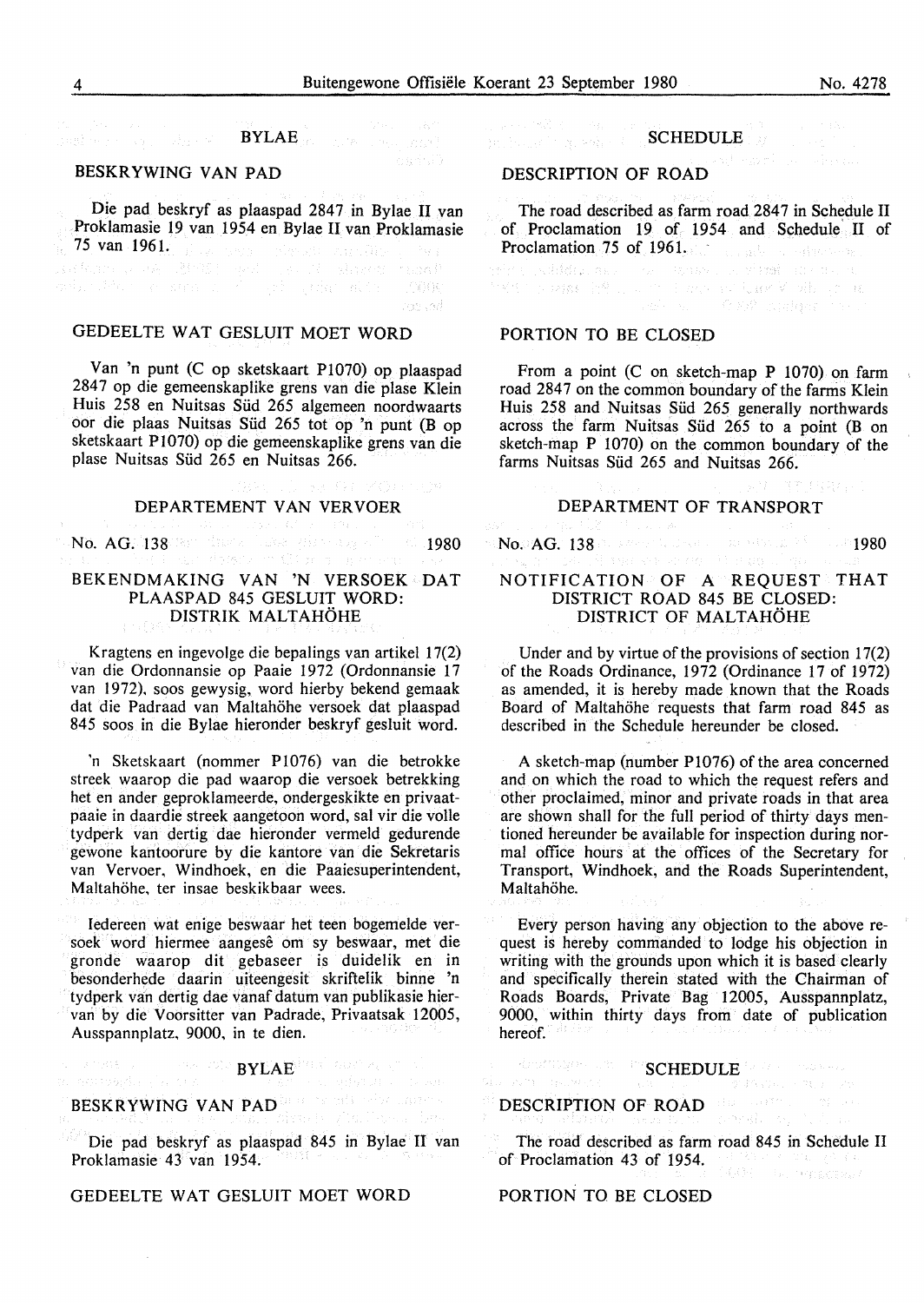Van 'n punt (A op sketskaart P1076) op grootpad 36 op die plaas Witwater 139 algemeen weswaarts oor die plase Witwater 139 en Geluk 138 tot op 'n punt (C op sketskaart P1076) op distrikspad 827 op laasgenoemde plaas (A-B-C op sketskaart Pl076) (Die hele pad).

#### DEPARTEMENT VAN VERVOER

No. AG. 139 **1980** 

#### **BEKENDMAKING VAN 'N VERSOEK DAT 'N DISTRIKSPAD GEPROKLAMEER WORD: DISTRIK MALTAHOHE**

Kragtens en ingevolge die bepalings van artikel 17(2) van die Ordonnansie op Paaie, 1972 (Ordonnansie 17 van 1972) soos gewysig, word hierby bekend gemaak dat die Padraad van Maltahohe versoek dat 'n pad in die distrik Maltahohe geproklameer word soos in die Bylae hieronder beskryf en dat by die Administrateurgeneraal aanbeveel word om genoemde pad tot distrikspad te verklaar.

'n Sketskaart (nommer P1076) van die betrokke streek waarop die pad waarop die versoek betrekking het en ander geproklameerde ondergeskikte en privaatpaaie in daardie streek aangetoon word, sat vir die volle tydperk van dertig dae hieronder vermeld gedurende gewone kantoorure by die kantore van die Sekretaris van Vervoer, Windhoek, en die Paaiesuperintendent, Maltahohe, ter insae beskikbaar wees.

Iedereen wat enige beswaar het teen bogemelde versoek word hiermee aangese om sy beswaar met die gronde waarop dit gebaseer is duidelik en in besonderhede daarin uiteengesit, skriftelik binne 'n tydperk van dertig dae vanaf datum van publikasie hiervan by die Voorsitter van Padrade, Privaatsak 12005, Ausspannplatz, 9000 in te dien.

#### **BYLAE**

Van 'n punt (D op sketskaart P1076) op grootpad 36 op die plaas La-Motte 164 algemeen weswaarts oor genoemde plaas tot op 'n punt (E op sketskaart P1076)op die gemeenskaplike grens van die plase La-Motte 164 en Geluk 138; van daar steeds algemeen weswaarts oor die plaas Geluk 138 tot op 'n punt (G op sketskaart Pl076) op distrikspad 827 op laasgenoemde plaas (By benadering D-K-E-F-G op sketskaart P1076).

#### **DEPARTEMENT VAN STAATKUNDIGE ONTWIKKELING**

#### No. AG. 140 1980

Die Administrateur-generaal het kragtens artikel 32(4) van die Proklamasie op Inboorlinge in Stedelike Gebiede, 1951 (Proklamasie 56 van 1951), gelees met artikel 3 van die Wet op die Administrasie van Naturellesake in Suidwes-Afrika, 1954 (Wet 56 van 1954) en Artikel 2 van die Proklamasie op die Oordrag

From a point (A on sketch-map P1076) on main road 36 on the farm Witwater 139 generally westwards across the farms Witwater 139 and Geluk 138 to a point (C on sketch-map P1076) on district road 827 on the last-mentioned farm (A-B-C on sketch-map P1076) (The whole road).

#### DEPARTMENT OF TRANSPORT

No.  $AG^{(1)}$ 139 108 1080 1980 0821 2007 1980

#### NOTIFICATION OF A REQUEST THAT A DISTRICT ROAD BE PROCLAIMED: DISTRICT OF MALTAHOHE

Under and by virtue of the provisions of section 17(2) of the Roads Ordinance, 1972 (Ordinance 17 of 1972) as amended, it is hereby made known that the Roads Board of Maltahohe requests that a road in the district of Maltahohe be proclaimed as described in the Schedule hereunder and that it be recommended to the , Administrator-General that the said road be declared a district road. ミスラ・ガミ

A sketch-map (number P1076) of the area concerned and on which the road to which the request refers, and other proclaimed, minor and private roads in that area are shown shall for the full period of thirty days mentioned hereunder be available for inspection during normal office hours at the offices of the Secretary for Transport, Windhoek, and the Roads Superintendent, Maltaliohe.

Every person having any objection to the above request is hereby commanded to lodge his objection in writing, with the grounds upon which it is based clearly and specifically therein stated, with the Chairman of Roads Boards, Private Bag 12005, Ausspannplatz, 9000, within thirty days from date of publication hereof.

#### **SCHEDULE**

From a point (D on sketch-map P1076) on main road 36 on the farm La-Motte 164 generally westwards across the said farm to a point (E on sketch-map P 1076) on the common boundary of the farms La-Motte 164 and Geluk 138; thence still generally westwards across the farm Geluk 138 to a point (G on sketch-map 1076) on district road 827 on the lastmentioned farm (Approximately D-K-E-F-G on sketchmap Pl076).

DEPARTMENT OF CONSTITUTIONAL DEVELOPMENT

#### No. AG. 140 1980

The Administrator-General has under section 32(4) of the Natives (Urban Areas) Proclamation, 1951 (Proclamation 56 of 1951), read with section 3 of the South West Africa Native Affairs Administration Act, 1954 (Act 56 of 1954), and section 2 of the Executive Powers Transfer Proclamation, 1977 (Proclamation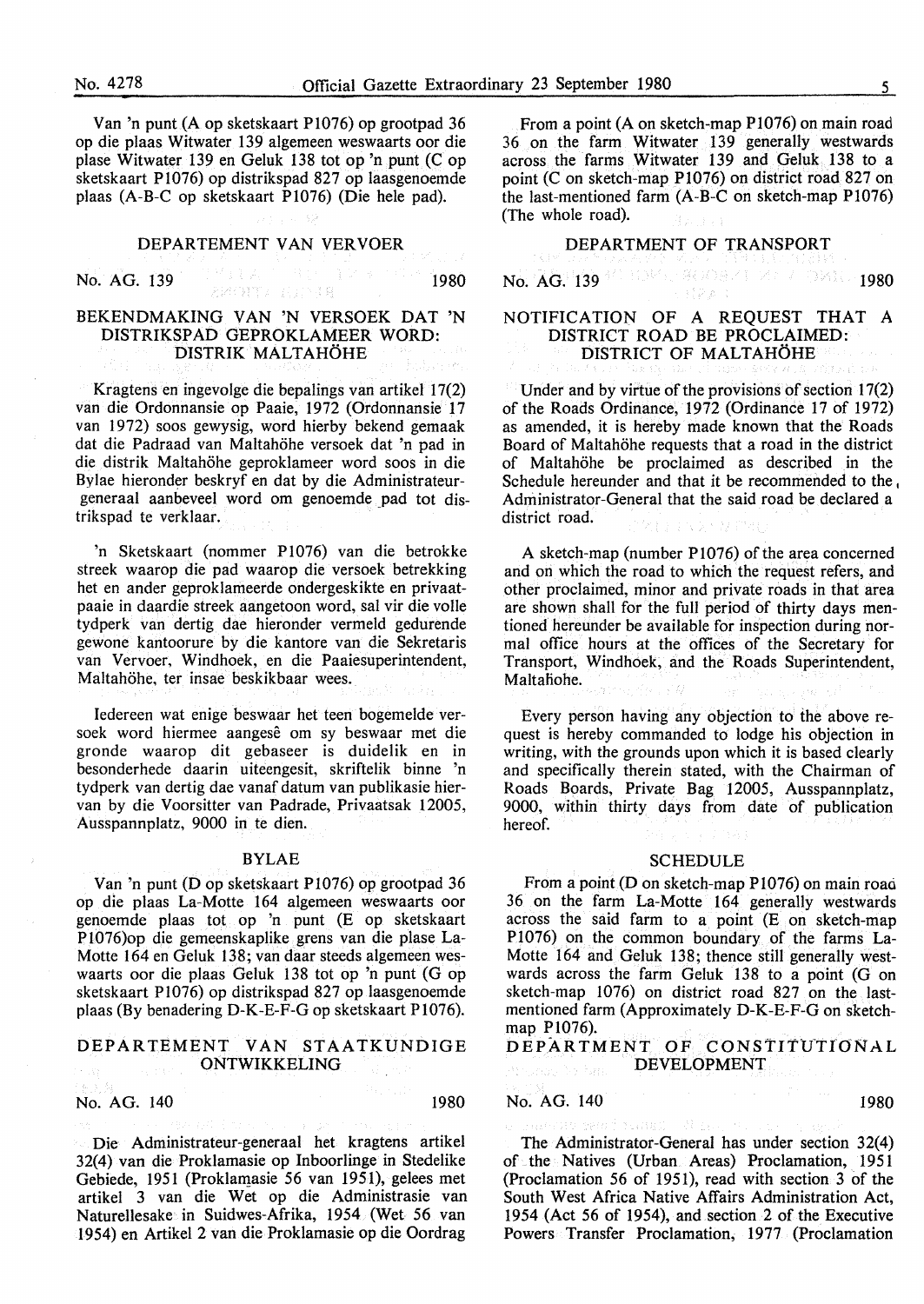van Uitvoerende Gesag, 1977 (Proklamasie AG. 3 van 1977) die wysiging van die Woonbuurtregulasies wat deur die Munisipaliteit van Swakopmund aanvaar is en in die Bylae vervat is, goedgekeur.<br>BYLAE in die Bylae vervat is, goedgekeur.

#### BYLAE

#### MUNISIPALITEIT VAN SWAKOPMUND: WYSIGING VAN INBOORLINGLOKASIEREGU-LASIES

Die lokasieregulasies afgekondig by Goewermentskennisgewing 206 van 19 Oktober 1962 word hierby gewysig deur in paragraaf 1(2) van Bylae V (Tarief van Huur, Gelde en Vorderings) die simbool en syfer "R38,00" te vervang deur die simbool en syfer "R25,00", soos vanaf 1 Julie 1980. with an actually a settled process of what the transfer

No. AG. 141 1980 1980 1980 1980

#### DEPARTEMENT VAN STAATKUNDIGE **ONTWIKKELING**

Die Administrateur-generaal het kragtens artikel 32(4) van die Proklamasie op Inboorlinge in Stedelike Gebiede, 1951 (Proklamasie 56 van 1951), gelees met artikel 3 van die Wet op die Administrasie van Naturellesake in Suidwes-Afrika, 1954 (Wet 56 van 1954) en artikel 2 van die Proklamasie op die Oordrag van Uitvoerende Gesag, 1977 (Proklamasie AG. 3 van 1977) die wysiging van die Woonbuurtregulasies wat deur die Munisipaliteit van Omaruru aanvaar is en in die Bylae vervat is, goedgekeur.  $\frac{1}{2} \frac{1}{2} \frac{1}{2} \frac{1}{2} \frac{1}{2}$  .

# **BYLAE And the second of the second of the second of the second of the second of the second of the second of the second of the second of the second of the second of the second of the second of the second of the second of**

## **MUNISIPALITEIT VAN OMARURU: WYSIGING VAN INBOORLINGLOKASIE-REGULASIES**

Die lokasieregulasies afgekondig by Goewermentskennisgewing 50 van 7 Julie 1970 word hierby gewysig deur paragrawe 1(b), (c), (d) en 9 (d) in bylae V deur die volgende te vervang en die volgende paragrawe in Bylae Vin te voeg: (e) in paragraaf 1, (iii) in paragraaf 3(b) en (e) in paragraaf 9.

I. *Huur van woonpersele* 

- (a) Slegs persele vir tipe B-2 kamer huise uitsluitend vry water, maar insluitend sanitêre dienste vir huishoudelike doeleindcs, per maand of gedeelte daarvan ............................R3,81
- (c) Slegs persele vir tipe B-4 kamer huise uitsluitend vry water, maar insluitend sanitêre dienste vir huishoudelike doeleindes, per maand of gedeelte daarvan .................................. R4,55 (d) Slegs persele vir tipe H-6 kamer huise uitsluitend vry water, maar insluitend sanitêre dienste vir

AG. 3 of 1977), approved the amendment of the Native Location Regulations adopted by the Municipality of Swakopmund and set out in the Schedule.

## (数据) (1) 图 6 (4) (2) (2) (3) 图 4 (4) 图 42 (3) 图 2 (3) (3) **SCHEDULE**

#### MUNICIPALITY OF SWAKOPMUND: AMENDMENT OF NATIVE LOCATION REGULATIONS

The Location regulations published under Government Notice 206, dated 19 October 1962 are hereby amended by the substitution in paragraph 1(2) of Schedule V (Tariff of Rents, Fees and Charges) for the symbol and figure "R38,00" of the symbol and figure "R25,00", as from 1st July 1980.

No. AG. 141 1980

#### DEPARTMENT OF CONSTITUTIONAL DEVELOPMENT

The Administrator-General has under section 32(4) of the Natives (Urban Areas) Proclamation, 1951 (Proclamation 56 of 1951), read with section 3 of the South West Africa Native Affairs Administration Act, 1954 (Act 56 of 1954), and section 2 of the Executive Powers Transfer Proclamation, 1977 (Proclamation AG. 3 of 1977), approved the amendment of the Native Location Regulations adopted by the Municipality of Omaruru and set out in the Schedule.

# **SCHEDULE**

#### MUNICIPALITY OF OMARURU: AMENDMENT OF NATIVE LOCATION REGULATIONS

The Location Regulations promulgated by Government Notice 50 of 7 July, 1970 are hereby amended by substituting the following tor paragraphs l(b), (c), (d) and 9(d) in Annexure V and insert paragraphs (e) in paragraph 1, (iii) in paragraph 3(b) and (e) in paragraph 9 in Annexure V.

1. *Rental for Residential sites* 

- (b) Sites for type B-2 roomed houses  $-$  only, excluding free water but including sanitary services for household purposes, per month or part thereof .......................... R3,81
- (c) Sites for type  $B-4$  roomed houses only, excluding free water but including sanitary services for household purposes, per month or part esca 50 thereof .......................... R4,55  $\mathcal{L}^{(q)}_{\alpha}$

(d) Sites for type B-6 roomed houses  $-$  only, ex- $\therefore$  cluding free water but including sanitary services